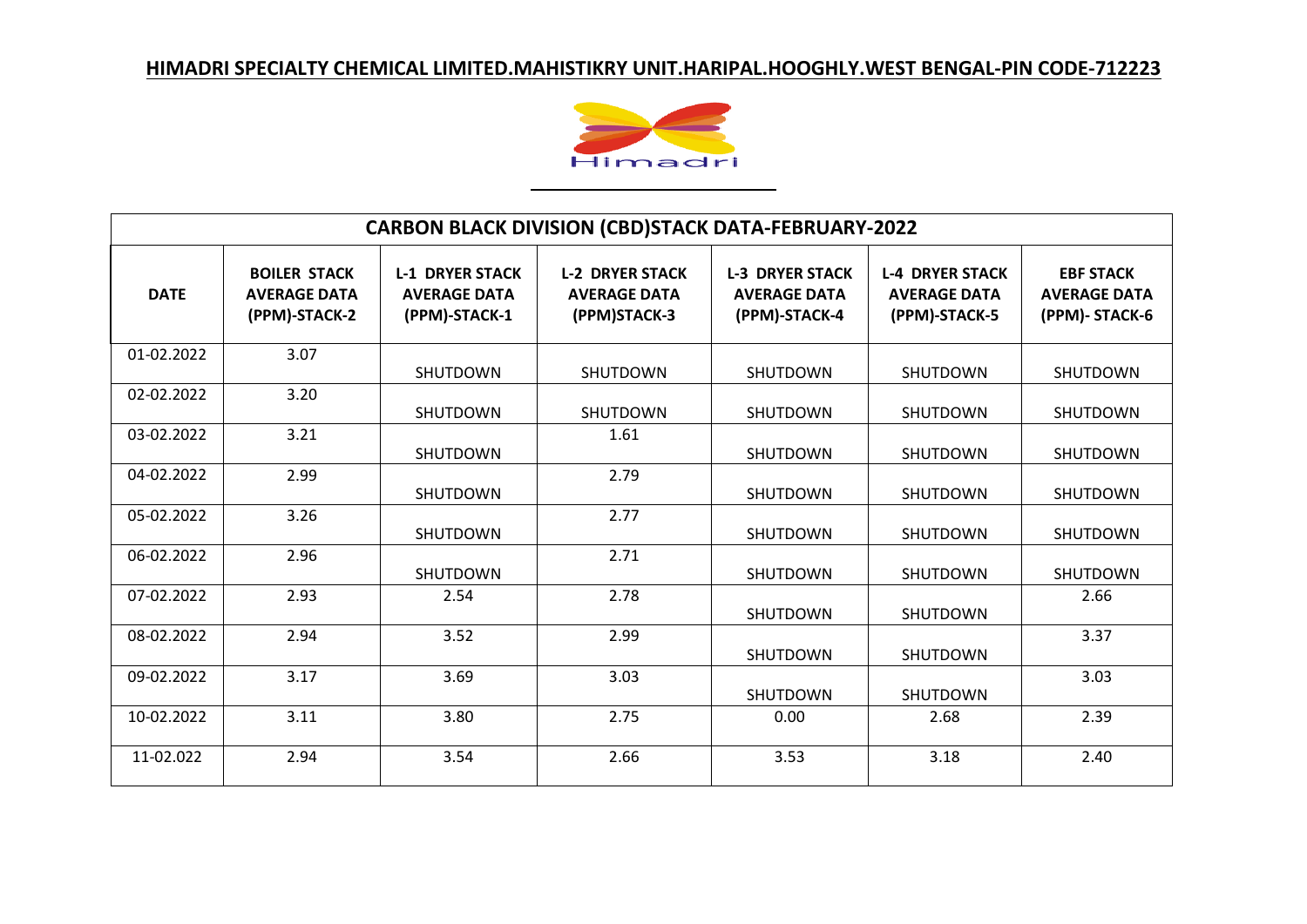

| 12-02.2022 | 3.18 | 3.28 | 2.70 | 3.11 | 1.39 | 7.24 |
|------------|------|------|------|------|------|------|
| 13-02.2022 | 3.06 | 2.74 | 2.70 | 3.04 | 3.66 | 6.13 |
| 14-02.2022 | 3.02 | 2.63 | 2.77 | 2.11 | 4.38 | 9.08 |
| 15-02.2022 | 3.27 | 2.65 | 2.97 | 3.07 | 4.37 | 4.68 |
| 16-02.2022 | 2.93 | 2.59 | 3.03 | 2.43 | 3.94 | 3.93 |
| 17-02.2022 | 3.10 | 3.28 | 2.85 | 2.00 | 3.09 | 6.06 |
| 18-02.2022 | 3.11 | 3.15 | 2.76 | 2.04 | 4.06 | 2.77 |
| 19-12-2.21 | 3.13 | 2.76 | 2.63 | 2.03 | 3.53 | 4.55 |
| 20-02.2022 | 3.07 | 2.63 | 2.51 | 2.05 | 6.39 | 3.56 |
| 21-02.2022 | 3.23 | 2.34 | 2.66 | 3.05 | 2.11 | 5.90 |
| 22-02.2022 | 3.07 | 2.35 | 2.69 | 1.19 | 1.64 | 2.58 |
| 23-02.2022 | 3.07 | 2.50 | 2.73 | 2.05 | 1.31 | 2.35 |
| 24-02.2022 | 3.05 | 3.08 | 2.88 | 3.07 | 1.30 | 2.45 |
| 25-02.2022 | 3.10 | 3.16 | 2.88 | 2.16 | 1.30 | 3.27 |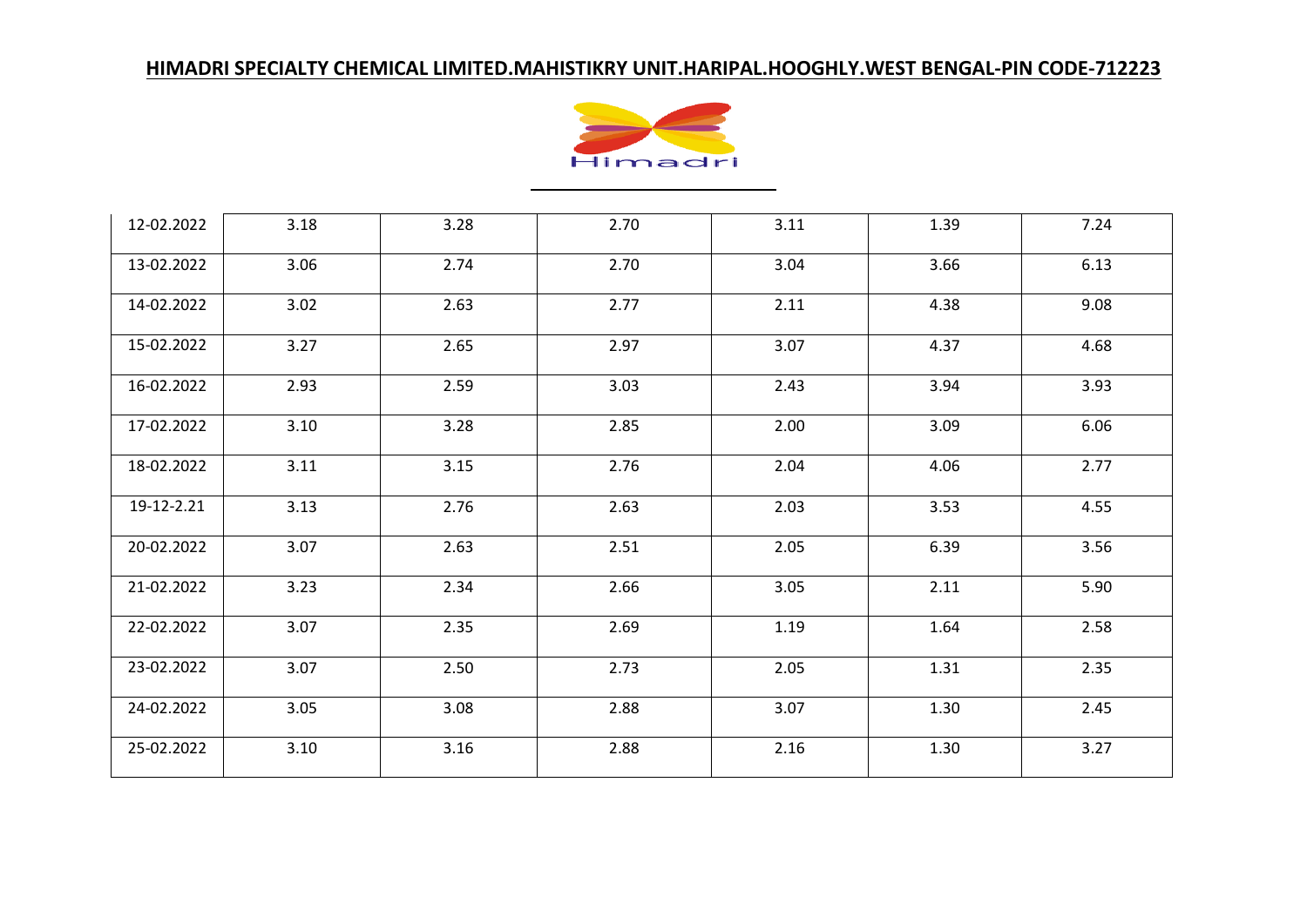

| 26-02.2022 | 2.85 | 2.97 | 3.04 | 2.17 | 1.22 | 2.85 |
|------------|------|------|------|------|------|------|
| 27-02.2022 | 3.06 | 3.58 | 2.99 | 2.15 | 1.20 | 1.25 |
| 28-02.2022 | 2.93 | 3.86 | 3.05 | 1.16 | 6.26 | 1.03 |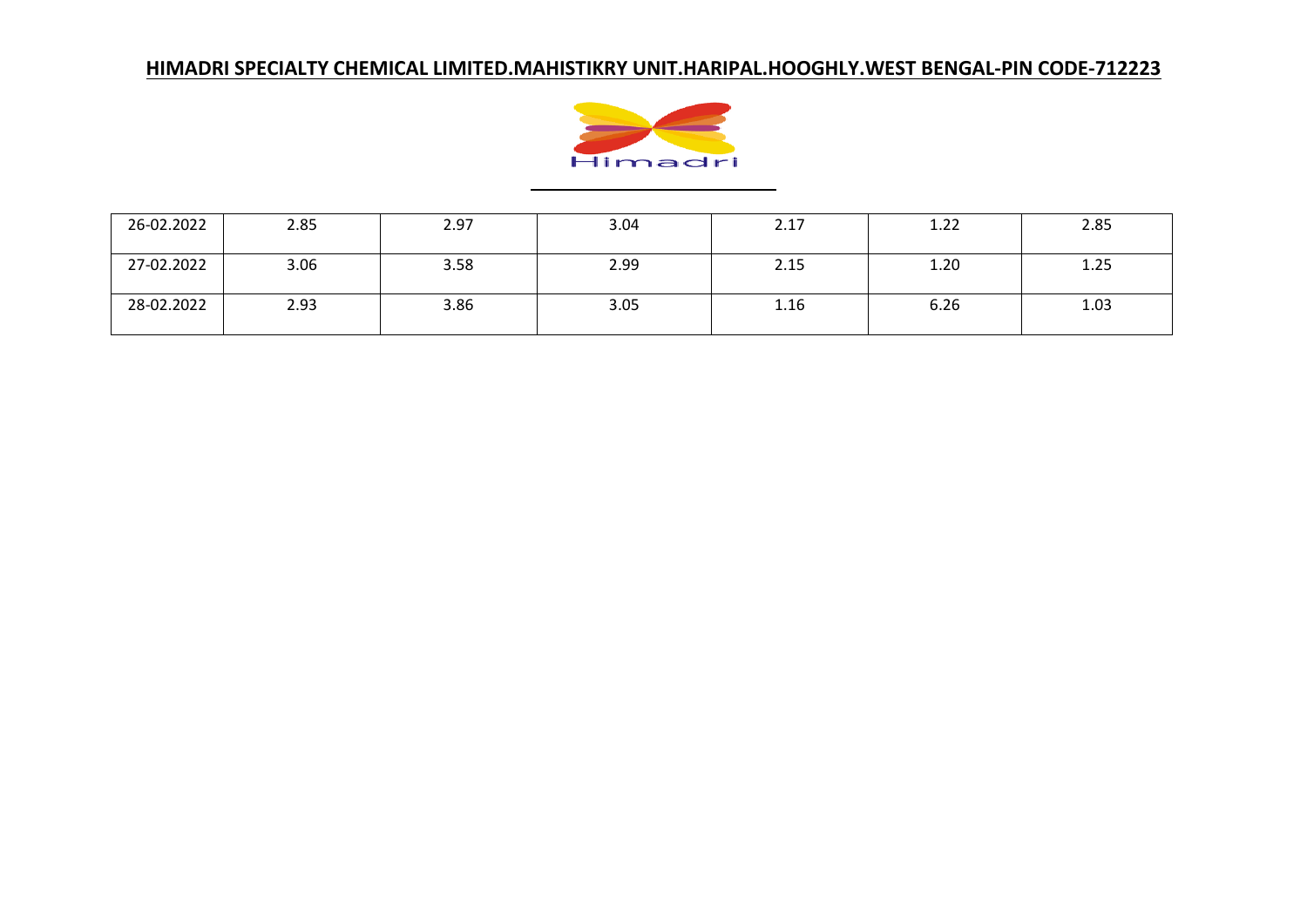

| COAL TAR DIVISION (CTD)-AVG SPM VALUE (mg/m3) MEASURED BY OPACITYMETER -JANUARY-2022 |                       |               |                  |               |                |  |  |
|--------------------------------------------------------------------------------------|-----------------------|---------------|------------------|---------------|----------------|--|--|
| <b>Date</b>                                                                          | <b>STACK-S-1(NDU)</b> | STACK-S-2(MS) | <b>STACK-S-3</b> | STACK-S-4(CD) | STACK-S-5(BYP) |  |  |
| 01-02.2022                                                                           | 55.9                  | 45            |                  | 46.3          | 43.7           |  |  |
| 02-02.2022                                                                           | 56.6                  |               |                  | 45.6          | 43.6           |  |  |
| 03.02.2022                                                                           | 58.2                  | 17.62         |                  | 45.88         | 44.79          |  |  |
| 04.02.2022                                                                           | 73.44                 | 20.96         |                  | 45.57         | 65.15          |  |  |
| 05.02.2022                                                                           | 71.44                 | 15.02         |                  | 46.22         | 48.35          |  |  |
| 06.02.2022                                                                           | 71.8                  | 18.23         |                  | 45.7          | 49.9           |  |  |
| 07.02.2022                                                                           | 70.53                 | 17.06         |                  | 45.53         | 48.83          |  |  |
| 08.02.2022                                                                           | 72.7                  | 18.1          |                  | 47.4          | 49.1           |  |  |
| 09-02.2022                                                                           | 69.35                 | 22.12         |                  | 46.58         | 48.71          |  |  |
| 10-02.2022                                                                           | 72.6                  | 18.3          |                  | 47.3          | 49.8           |  |  |
| 11-02.2022                                                                           | 76.3                  | 23.44         |                  | 46.4          | 47.8           |  |  |
| 12-02.2022                                                                           | 78.39                 | 22.87         |                  | 46.7          | 50.74          |  |  |
| 13-02.2022                                                                           | 62.73                 | 20.62         |                  | 48.48         | 51.09          |  |  |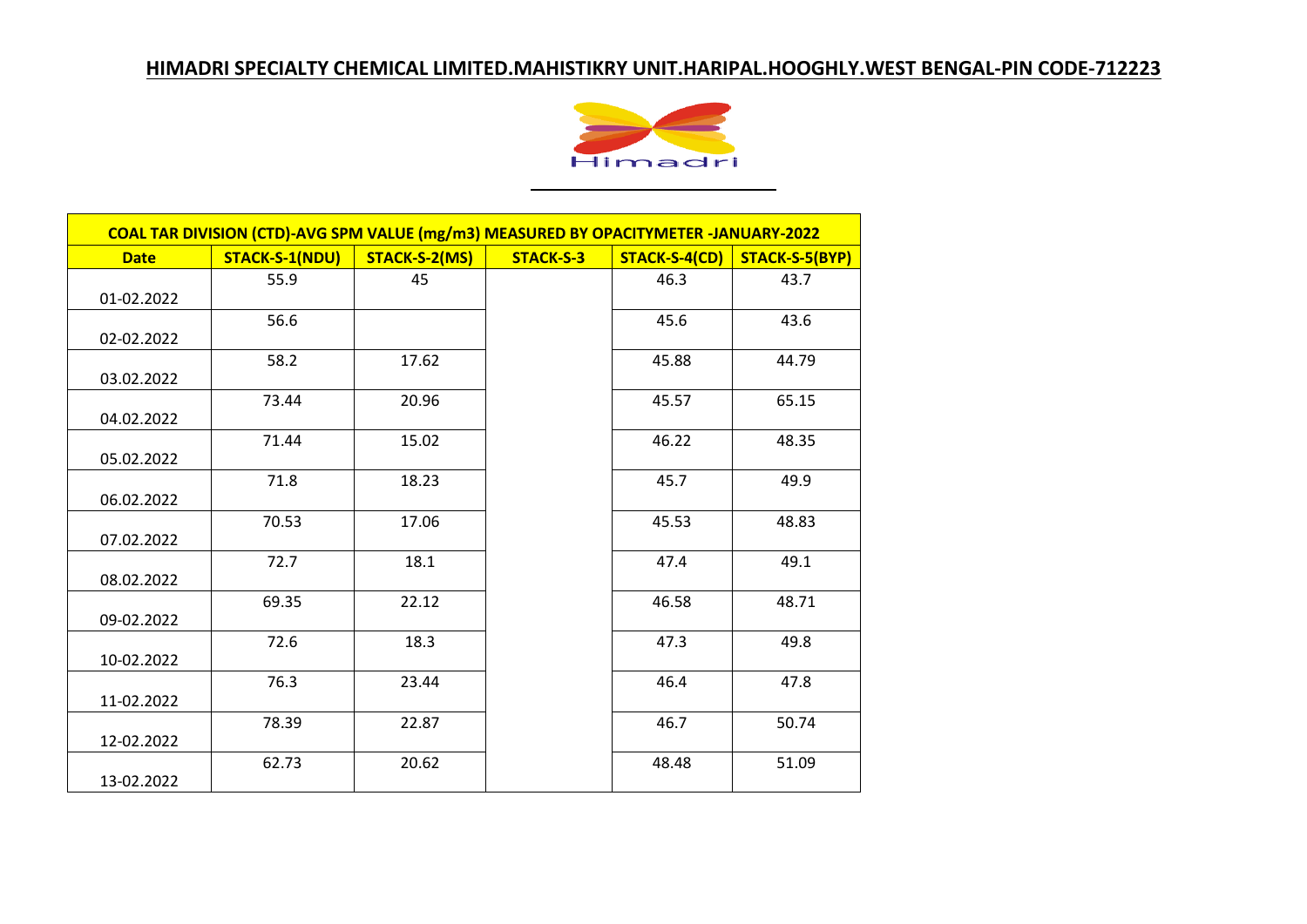

| 14-02.2022 | 62.3  | 20.6  | 46.8  | 50.3  |
|------------|-------|-------|-------|-------|
| 15-02.2022 | 62.35 | 21.6  | 46.7  | 50.58 |
| 16-02.2022 | 67.54 | 22.54 | 47.3  | 52.23 |
| 17-02.2022 | 62.39 | 21.65 | 45.9  | 50.3  |
| 18-02.2022 | 64.24 | 25.05 | 69.88 | 53.6  |
| 19-02.2022 | 64.25 | 21.8  | 68    | 52.8  |
| 20-02.2022 | 65.0  | 22.2  | 53    | 54.5  |
| 21-02.2022 | 64.15 | 21.01 | 54    | 62.28 |
| 22-02.2022 | 62.5  | 22.6  | 48    | 56.3  |
| 23-02.2022 | 65.7  | 25.04 | 46.61 | 54.3  |
| 24-02.2022 | 64.41 | 23.22 | 47.44 | 55.6  |
| 25-02.2022 | 63.98 | 22.35 | 45.57 | 55.12 |
| 26-02.2022 | 64.19 | 40.02 | 46.92 | 54.31 |
| 27-02.2022 | 64.2  | 27.7  | 46.8  | 55.2  |

| 46.8  | 50.3  |
|-------|-------|
| 46.7  | 50.58 |
| 47.3  | 52.23 |
| 45.9  | 50.3  |
| 69.88 | 53.6  |
| 68    | 52.8  |
| 53    | 54.5  |
| 54    | 62.28 |
| 48    | 56.3  |
| 46.61 | 54.3  |
| 47.44 | 55.6  |
| 45.57 | 55.12 |
| 46.92 | 54.31 |
| 46.8  | 55.2  |